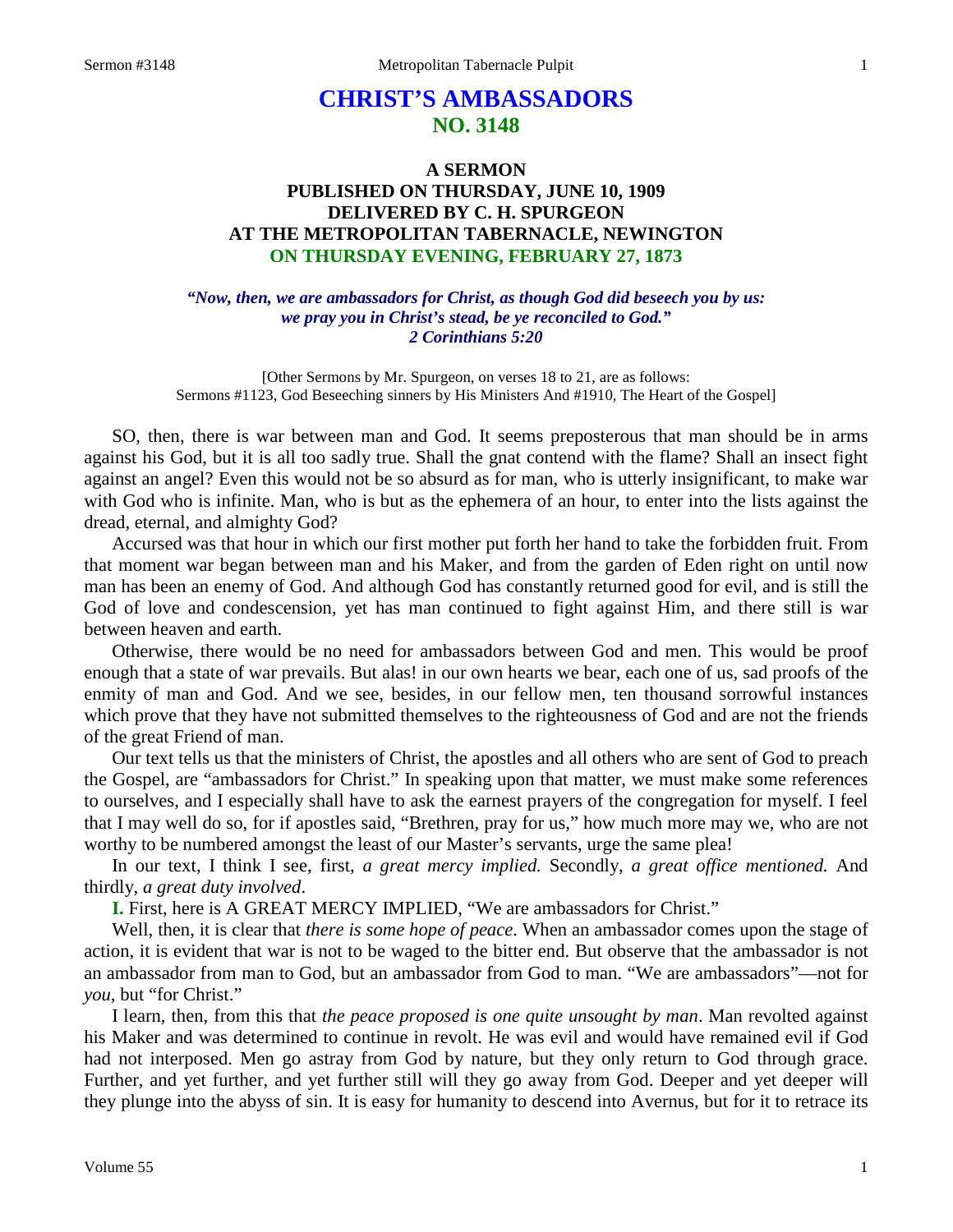steps, "this is the work, this is the difficulty." And until God Himself comes in, man is as unwilling as he is unable, and as unable as he is unwilling to make peace with his God.

We might have thought, if we had not known the dread nature of sin, that the first thing Adam and Eve would have done, after they had transgressed their Maker's law, would have been to cast themselves down at His feet and say, "We have taken of the fruit of the tree whereof You have said that we must not eat."

But instead of doing so, they ran away to try to hide themselves from His eye—and when His voice was heard in the garden, and they were obliged to face Him, instead of frankly confessing their sin, the evil juice of that forbidden fruit had so poisoned their nature that they both began to make excuses.

The man said, "The woman whom thou gavest to be with me, she gave me of the tree, and I did eat." And the woman would not bear the blame herself, but cast it upon the serpent. There was clear evidence there that man, though he had become a rebel against his God, would not turn unto his God, confess that he had done wrong, and sue for mercy.

Never did a prodigal say, "I will arise and go to my Father," until the grace of God had put that resolve into the prodigal's heart. The centripetal force, the force which makes us seek the center, is not in us—ours is centrifugal force which drives us further and yet further away from the great center of all light, and truth, and peace, and purity. When God draws us, we shall run after Him—but until He does so—we shall still remain afar off from Him. So the sending of an ambassador from God shows clearly that it is not man who seeks peace.

But then, on the other hand, it shows that *God Himself is desirous of peace,* yet not because it can make any difference to Him whether man is His enemy or not. It may make some difference to the candle if the moth flies into it. The moth will certainly be destroyed by the candle, yet the candle will still shine on, though its light may be in some measure diminished.

But what difference can poor creatures such as we are make to God? The blasphemer curses God, yet the sun is just as bright as ever, the dewdrops of the morning are quite as sparkling as ever, the rivers still run on to the sea, and the old ocean remains the same as before. And as for God Himself, His glory continues undiminished and His holiness is untarnished.

And though all men should be leagued together in one great conspiracy, and should say concerning JEHOVAH and Christ His Anointed, "Let us break their bands asunder, and cast away their cords from us," what will come of their evil confederacy? "He that sitteth in the heavens shall laugh: the LORD shall have them in derision."

His glory will be just as great even if they determine to be damned. If they will go down to hell, His Justice will be honored, for they richly deserve their doom. There is no reason, except in God's grace, why He should send to man an embassy of peace. Generally in war, it is the less who sends to the greater to entreat for peace. 'Tis seldom that the victorious, while still they bear their banners on high, suddenly pause amid the battle and send an embassy to say to the vanquished, "Let there be peace between us."

The conquerors usually wait till the beaten ones know that they are beaten and sue for terms—and they count it gracious on their part to be willing, in the full expectation of yet further victories, to pause awhile, to discuss terms of peace. When the commander-in-chief has half won the campaign, and sees with absolute certainty that he could utterly destroy his enemy, he does not hurry to put back his sword into its scabbard.

But God does this—just as though He had been defeated, or as though He was the weaker of the two combatants, or as though it would be to His best interest, He stops in the midst of the battle and sends an ambassador of peace to man. And we, His servants, are sent forth as "ambassadors for Christ" because God desires to be at peace with men.

Why is this? Certainly not because He fears man, nor because He cannot do without man, nor because He cannot crush Him as an adversary—but simply *because He is very tender, and pitiful, and*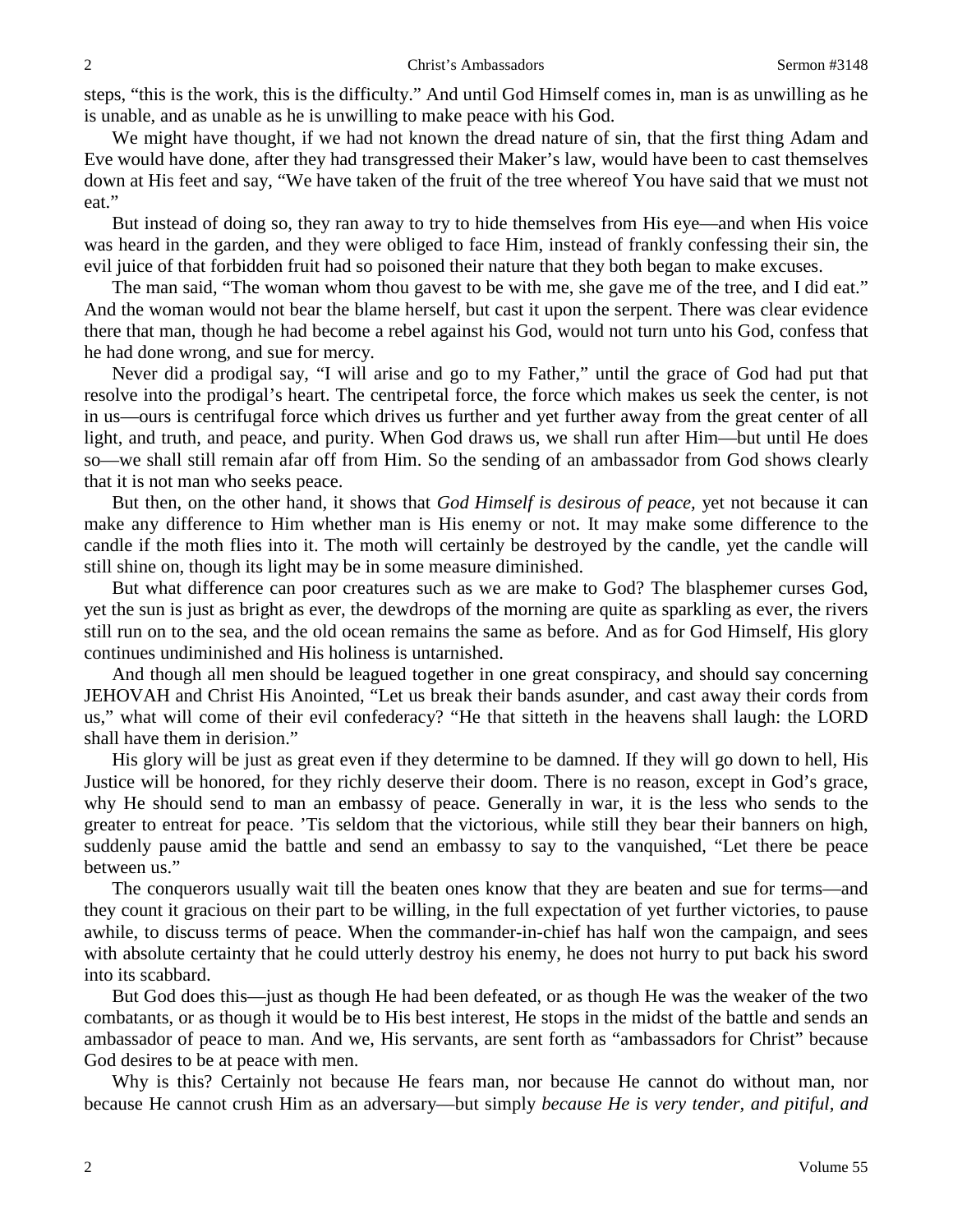*full of compassion*. "As I live, saith the LORD God," (and that is His own oath) "I have no pleasure in the death of the wicked, but that the wicked turn from his way and live."

He is a God who is terrible in His justice, but "He delights in mercy." To bless men and make them happy is His continual joy, but judgment is "his strange work." It is, as it were, His left-handed work not that which He delights to do. Even when justice compels Him to smite and to slay, He says but little about it and He usually does away with the very instruments that He has used for this purpose. Great armies and great nations have been raised up to be the scourges of God, but they have not been heard of afterwards, as though God were so loathe to smite that, when He does so, He burns the rod directly He has done with it, not caring to have it any longer in His sight.

But when He comes to men in mercy, God is, as we say, "all there." He puts forth His omnipotence in His works of love. He brings out His omniscience, He employs all His attributes when He comes to bless men. Oh, yes! God delights in grace and mercy, but He loves not wrath. And it is for that reason because He is a God full of tenderness, compassion, and pity—that He sends an embassy to men and makes His servants to be "ambassadors for Christ."

And then, mark you, this also shows us that, *as God desires peace, peace is possible*. Sin has made a very great breach between God and man. God has been insulted to His face and that not merely once, nor twice, but thousands and millions of times. The sin of men would, if it could, become a deicide and kill God Himself. And this, indeed, it did when it slew the Son of God on Calvary.

Every sinner is guilty of high treason against the majesty of heaven, for he does, as far as he can, snatch from God's hand the sceptre of sovereignty and plucks from His brow the crown of universal dominion. Sin is not a thing at which God can wink.

We sometimes hear persons talk as though God could forgive sin without Christ's atonement and without exacting any penalty for it—but that cannot be. Everyone who rules over men, though it be but over a petty nation or a small parish, knows that, if the law has no penalties attached to it, it ceases to have any power. It would be a dreadful thing to live in any State where there were no punishments for law-breakers.

I read, the other day, that perhaps it would be better to live where everyone was subject even to tyrannical law than to live where there was no law. It would be truly terrible to live in any place where good and bad would fare precisely alike—where there would be no prison—where the thief and the murderer and the drunkard should be let alone—where all should be regarded as on an equal footing, let them do what they might. Laws must be respected and the breakers of them must be punished.

Now, if it is so in our imperfect civil communities, it must be much more so in God's government of the entire universe. It is not merely men with whom God has to deal, though they are to be counted by thousands of millions, but He has to deal with angels, good and bad, and we know not how many perhaps innumerable—races of beings, possibly very different from ourselves, yet like us in this respect, that they are under law and under God's government.

It may be that every starry world teems with myriads of intelligent inhabitants—it is much more likely that it should be so than that it should not be so, seeing that God is not in the habit of creating anything in vain—and we can scarcely imagine that He has made all those mighty orbs to circle around His throne without suitable inhabitants to render due homage to Him.

It becomes incumbent, then, on God—I say this with the utmost reverence for His sacred Majesty, that as He is the Judge of the whole universe, He must do right. If one of our judges should say, "I never can pronounce a sentence of death upon a murderer—my heart is too tender for me to ever order the lash for the thief, or to send the wife-beater to prison." What should we say to him? Why, we should say, "Then, sir, if your heart is so tender towards the bad, you are so cruel to the good that you must retire from the bench, for you are unfit to be a judge if you do not punish the guilty."

We remember Abraham's question, "Shall not the Judge of all the earth do right?" We also read that "every transgression and disobedience received a just recompense of reward." As long as God is God, He cannot trifle with sin. You may trifle with it if you will, O foolish sinner, but it will be at your own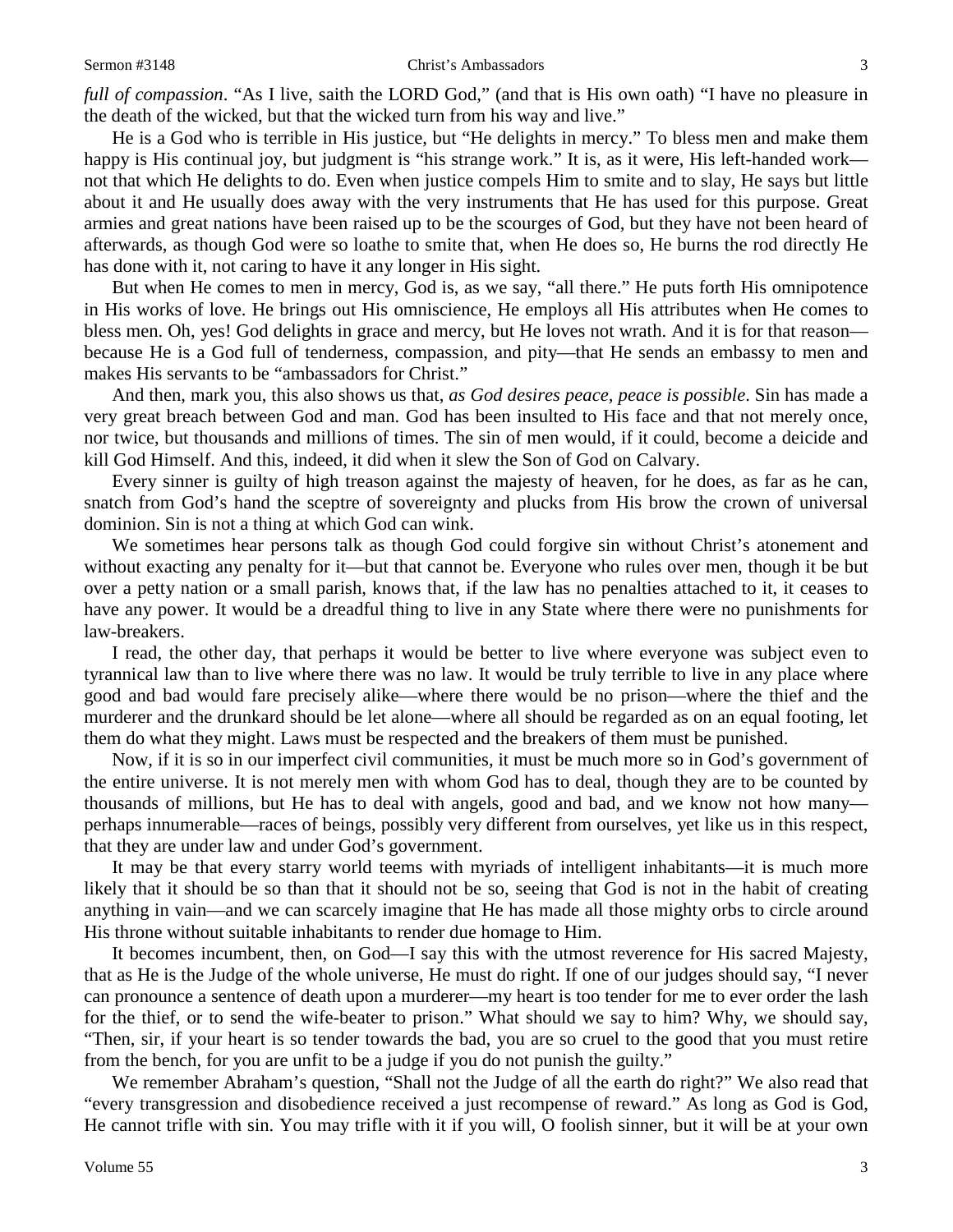imminent peril. But God, the omnipotent King, the Maker and Judge of all, will not trifle with it. He must crush rebellion. He must punish iniquity.

"But" perhaps you say, "you started by telling us that there was hope of peace. But how can that be if the law's sentence must be carried out?" I answer that this is the reason for our embassy—this is the great object for which we are ambassadors for Christ—to say that, in Christ, God is able, without the violation of any demand of justice, to show the fullest mercy to sinners.

Through the atoning sacrifice of Jesus Christ, God's justice will suffer no blot, no slur, if you coming to Him and confessing your iniquities and believing in His Son—shall be completely pardoned and accepted. Salvation by substitution was the grand invention of omniscience—that Christ should bear,

#### *"That we might never bear His Father's righteous ire,"—*

that on His back should fall the stripes that were due to us—that in His heart should be sheathed the fiery sword that ought to have been sheathed in our hearts.

It was most just that Christ should stand in our stead. If I am asked how His substitution for us is consistent with justice, I reply—the first sin, by which we were ruined, was not committed by us personally, but it was committed by Adam, our representative. It is therefore perfectly consistent with the highest justice that, as we fell representatively, we should be lifted up representatively. We died through Adam's sin—we live again through Christ's life and death.

And every soul that believes in Jesus may know that Christ was punished in his stead. Christ, as his Representative, bore his griefs and carried his sorrows. Christ was wounded for his transgressions and bruised for his iniquities—and now all the sins of every such person are blotted out and forever cease to be, because Jesus Christ bore the full penalty for them. The believer's debt is paid, so it cannot again be demanded of any soul for whom Jesus died.

These are the terms of peace, then, and this is the blessed Gospel of Peace, "To wit, that God was in Christ, reconciling the world unto himself, not imputing their trespasses unto them; and hath committed unto us the word of reconciliation." This is the Gospel that we preach—that whosoever believes in Jesus Christ is reconciled to God through the death of His Son. Peace is possible. O blessed news! Blessed are the people that know this joyful sound! Bright should be the eyes of those who see the feet of the messengers that bring the glad tidings of peace possible between man and God.

> *"How beauteous are their feet Who stand on Zion's hill! Who bring salvation on their tongues, And words of peace reveal!"*

Let me add to this the comforting assurance that *peace has been effectually made already in tens of thousands of instances*. There are many of us, now present, who are enjoying the peace that Christ has made on our behalf. Having looked, by faith, to His sacrifice on Calvary, our sins have gone forever. Having rested where God has rested, even in Jesus, for Jesus is to God a sacrifice of rest, we now feel perfect peace toward God, we are no longer His enemies, but love Him, and desire to obey Him perfectly.

And though we do still err and mourn a thousand imperfections, yet we can truly say that we do love Him and that we long to be like Him. Whatever He commands, we at least desire to do, and by His grace we are helped to do it. And whatever He forbids, we desire to abhor and to flee from it as from a poisonous serpent. Blessed be the name of God, we can speak to Him, now, without being afraid that He will destroy us, but saying, "Our Father, who art in heaven, the Spirit of adoption in our hearts makes us say unto You, 'Abba, Father, we love You and adore You. Oh, for grace to love You more!'"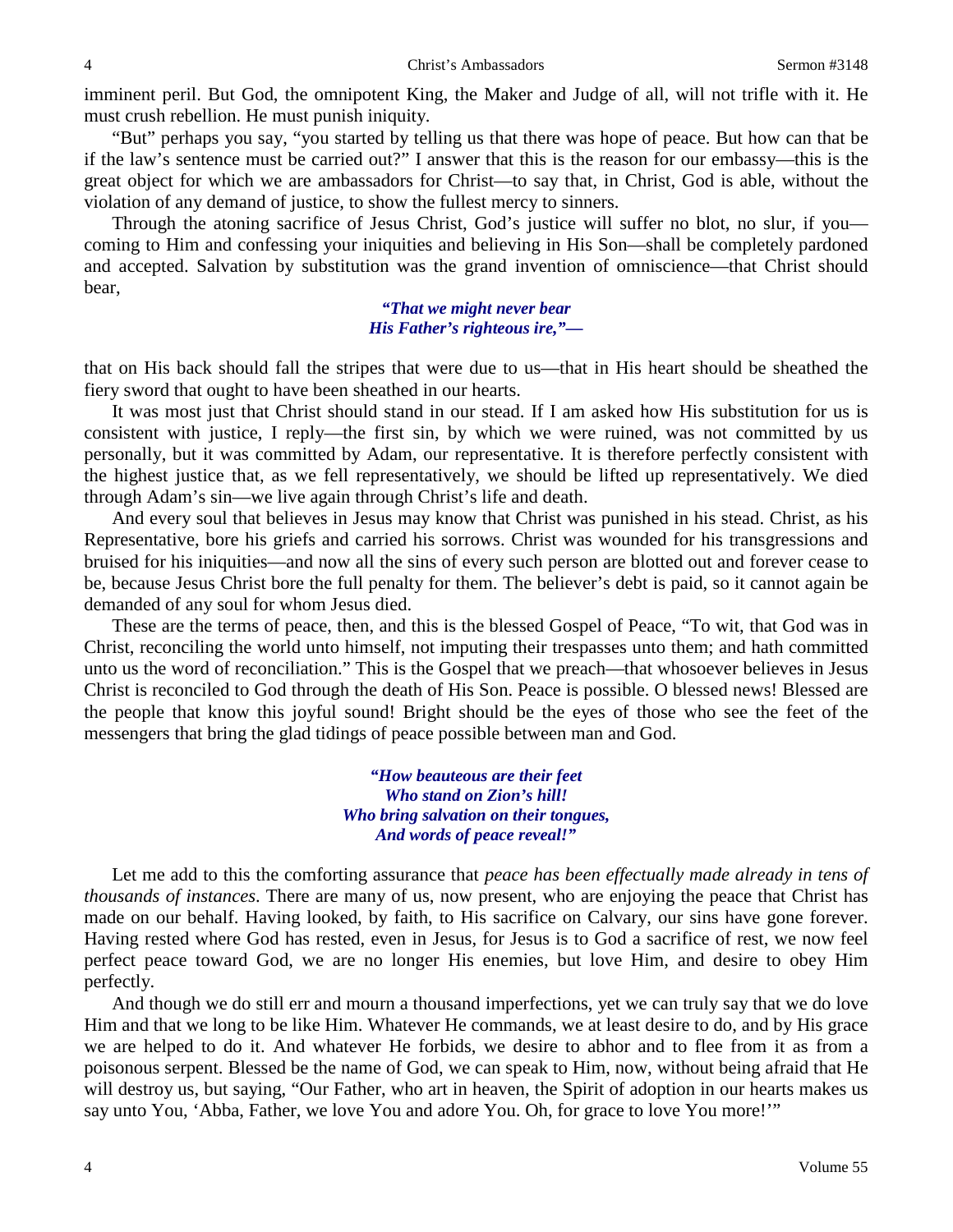Thus much, then, upon the great mercy that is implied in the apostle's declaration that we are "ambassadors for Christ."

**II.** Now, secondly, we have here A GREAT OFFICE MENTIONED, "We are ambassadors for Christ."

Why did God send ambassadors to men? He might have made peace without doing so, but He has chosen to put honor upon instrumentality and He has dealt with us as with reasonable beings. Further, why did God send men as His ambassadors? Would not angels have been better messengers? The probability is that an angel would have been quite unfit for such work as this.

When a man, a sinful man who has himself been forgiven, talks to other sinners, he talks very tenderly and sympathetically—at least, he ought to do so—and when he meets with any distressed souls, he recollects the time when he was in distress. And when he hears about their doubts and fears, he remembers his own. And when he mourns over their rebellions, he recollects what a rebel he used to be. And therefore he is gentle with them, and longs that, if possible, peace may be made between the rebel and his God.

But if an angel had been Christ's ambassador, after he had preached most earnestly, you would always be able to make this excuse to him, "Ah, you cannot enter into our feelings, for you have never had our temptations and trials." As you went home, you would say to one another, "That was a grand oration that the angel gave us, but it did not help us much. It was all very well for him to talk as he did, but he has not a wife and children to provide for, he has no poverty to bear, he has not to feel the cold, he has not to suffer through being tempted, as we are, by evil passions and the like."

Possibly, if an angel were to take my place here next Lord's day, there would be many of you who would be very pleased with the change. But I think, by the time two or three Sabbaths had passed, you would want your old friend back again, because you would feel that there was, after all, a warmth of brotherhood within the human being's breast which you could never expect to find in cherubim or seraphim.

When we, who once were enemies to God, tell you, who are still at enmity against Him, about our own rebellion and how it was ended by divine love—how the Lord melted us down by His infinite pity and abounding condescension—you will say to one another, "Let us also go to Jesus. Peradventure we shall find Him equally kind to us." You will be thus graciously drawn to the Savior by the example of another who was in a similar case to your own.

And if we tell you what a loving Lord we have proved Him to be, how easy His yoke has been, and how light His burden, peradventure some, who are laboring and heavy laden, will say, "We also will accept His gracious invitation which says, 'Come unto me, all ye that labour and are heavy laden,' and He will give rest to us even as He has given it to these, His messengers." It was wise and kind, on God's part, to send men to be "ambassadors for Christ."

That word, "ambassadors," suggests to us a few reflections. First, *every true minister of Christ is engaged upon royal business*. He is doing business for the King of kings, the great Lord of all. He does not come in his own name, nor in the name of any church, nor in the name of any earthly potentate, but he comes in the name of Him who made heaven and earth, and who governs all things by the word of His power.

I will, therefore, listen to him, even though he may be an illiterate man, for he is the servant of God. If it was really the Gospel of Jesus Christ that I heard, little would it signify to me whether the lips that uttered it spoke in such tones as the golden-mouthed Chrysostom used of old, or in plain and rugged language like that of Simon Peter.

It was his Master who sent him and it was his Master's business to choose whom He would have as His ambassador. Therefore let me see the Master in the man and hear the Master's voice in the Gospel which His servant preaches. And let me bless God both for the Gospel and for the man who preaches it, and let me pray that since he has royal business to do, he may have grace to do it rightly.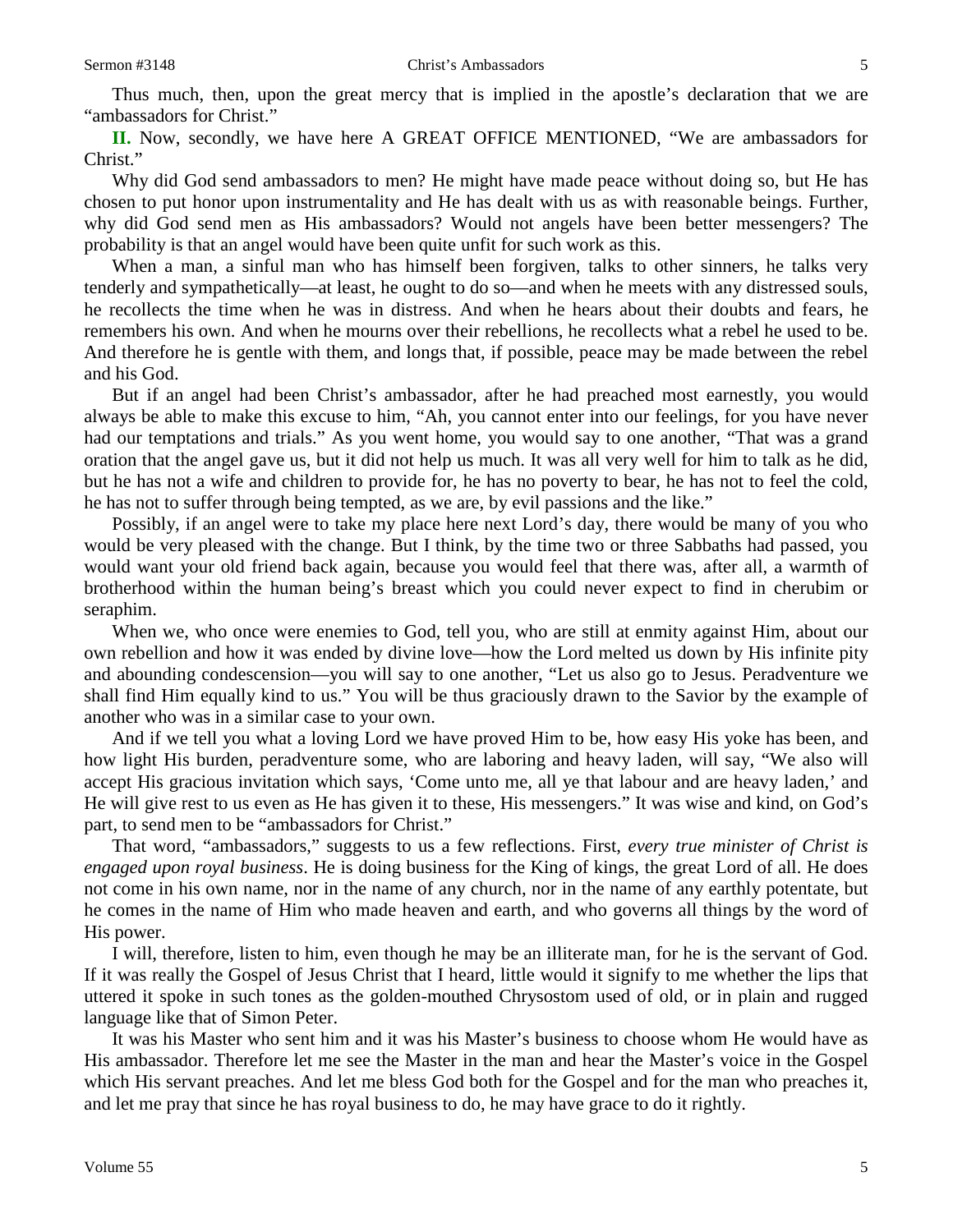For, as it is royal business, *it is important business*. I know there are some who fancy that, to some of us, who have preached so long, it is easy work to deliver a sermon. Now Martin Luther used to say that he never went into his pulpit without having his knees knocking together through fear, although he was a man of dauntless courage.

And I can assure you that I never address you without feeling that it would be better for me to engage in breaking stones on the road, or in any handicraft, however hard it might be, than to have to preach the Gospel, because if I am unfaithful to the many souls committed to my charge, what must be my portion at the last?

Whether you think so or not, to me it seems that every sermon involves me in most dire peril unless divine grace makes me faithful. I have not, like a banker, to deal with gold and silver, but with immortal souls, which are far more precious—not with the interests of a State, in which my mistake might be rectified by some abler statesman—but I am concerned about souls which, if once lost, are lost forever. Since God has warned His watchmen against unfaithfulness, He may require the blood of souls at our hands if we warn them not—and He will call us to account if we have kept back any truth that He has taught us.

Sometimes, when we speak faithfully concerning error, people ask, "What need is there of such preaching as that? What have you to do with other people's religion?" Why, some of us were sent into the world for this very purpose—that we might have to do with other people's religion. No man under heaven shall be able to say that we knew that he was believing a lie and yet did not tell him that it was a lie. Not our business to interfere with others when we were sent here on purpose to interfere?

If Christ's ambassador sees others attempting to keep up the war between his King and the rebellious subjects in His kingdom, it is his business to speak sternly of those enemies of God and man, and to plead with all his soul with the offending subjects to be at peace with his great King and Lord. So, as "ambassadors for Christ," we have royal business and we have important business.

> *"'Tis not a cause of small import The pastor's care demands; But what might fill an angel's heart, And filled a Savior's hands."*

But next, *all ambassadors have to act in accordance with their commission*. An ambassador must never go beyond his commission. His power comes from his king—he has no power of his own. And if a man who professes to be Christ's ambassador, puts on the airs of priestcraft and says that he has authority in himself—believe him not. I have all needful authority if I speak according to this blessed Book, but I have none at all if I wander from it. Regard not a single syllable that any man, or even an angel from heaven may say to you if it is not according to Scripture. But when the humblest of us speak according to God's Word, woe be to those who reject the truth! The Gospel has such majesty in it that it demands acceptance from all who hear it.

Again, *an ambassador has no power to make terms with men on his own* account, and the "ambassadors for Christ" have simply to declare God's terms of peace. How pleased some people would be if we could alter this truth a little and take the corners off that—if this doctrine were not so strict and if that precept were not so severe. But what have we to do with that?

I have often said, when I have preached what I believed to be the truth, and men have found fault with me for doing so, "the fault is none of mine." If I send my servant to the door with a message and she delivers the message, saying word for word what I told her to say—and if the man at the door should be angry with her because of the terms of the message, it would be most absurd and wrong. Let him be angry with her master who sent her with the message.

And if I speak God's Word and you object to it, your objection should be against my Master, not against me. I have nothing to do—and no minister under heaven has anything to do—but to preach that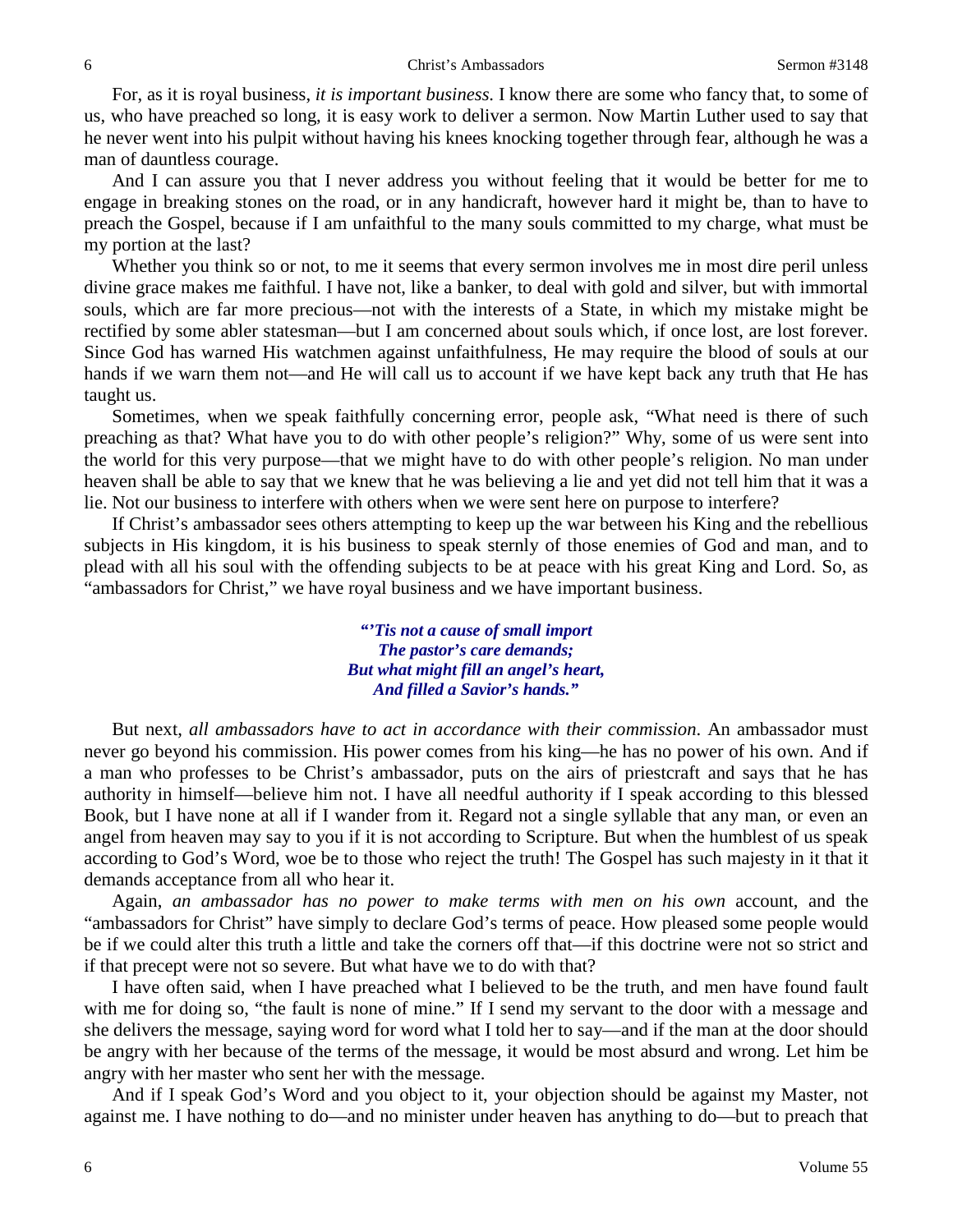#### Sermon #3148 **Christ's Ambassadors** 7

which is here in this Book and to explain it in the simplest language possible—and to enforce it in the most earnest manner that he can. And so long as he does that, he speaks with authority. But if he gets away from that, his word is of no more account than the songs that men sing in the street—and he deserves to have no respect from any man.

Let it be remembered, too, that *the ambassador will have to give an account of how he does his business* and hence it is that I appeal to my beloved friends, the members of the church, that we may always have their prayers. We shall have to report to our Master how men treated our message and whether they would have peace or not.

Sometimes, while preaching, I have felt as if I could imitate that Roman ambassador who met a certain king and told him that the Romans forbade him to advance further. The king somewhat jested at the stern command of the Roman, but the ambassador stooped down and with his stick drew a ring in the dust round the king and said, "You must give your answer before you come out of that circle, for if you step over that line, the Romans will accept it as a signal of war."

I have sometimes felt, when preaching to this great congregation, as if there were some who had to decide for God or for the world ere they stepped out of this place, for God's ambassador had, as it were, drawn a line all round them and said to them, "Choose ye this day whom ye will serve. If JEHOVAH be God, serve him; or if Baal be God, serve him."

As we have gone to our home, we have prayed, "O Lord, we have again told the people Your message! We have not told it with the broken heart that we wanted to feel, but we have truly told it as far as the matter of it is concerned, though we have failed in the spirit of our telling it. Now, O Lord, make the people willing in the day of Your power, to accept the peace that Christ has made, for unless You work in them by Your gracious Spirit, we shall have to cry, 'Who hath believed our report, and to whom is the arm of the LORD revealed?' for they will reject the Savior, and refuse His peace, and remain Your enemies even to the end of their lives." The "ambassadors for Christ" must give to their King an account of how they have done their work. May we be able to do it with joy and not with grief!

So, then, you see that the ambassador needs to be careful at all points and *he needs to be very faithful*. If he should be unfaithful, surely it must be woe, woe, woe to him forever. The murderer of men used to be hung in chains as a terror to other evil-doers, but what shall be done to the man who is the murderer of souls by his unfaithfulness? As for anyone who buys "the cure of souls" in the market, so mercenary a beginning, so like to the proposal of Simon Magus, looks as though he who acted thus would prove to be like Simon, "in the gall of bitterness, and in the bond of iniquity."

"Ambassadors for Christ" must start right with clean hands. There must be no bribing in order to get into the ambassadorial office. And they must go on right—no frowns must ever make them turn aside from the truth and no smiles must ever make them soften their speech so as to please the ungodly. If there be any place where the thunderbolts of divine wrath fall most heavily, it must be the head and heart of the man whose ministry was an unfaithful one and who went down to hell with the blood of souls upon his skirts.

Brethren and sisters in Christ, pray for us. *Pray for us.* PRAY FOR US who are called to be "ambassadors for Christ." The choice even of a hymn has often been the means of the conversion of a soul. A sympathetic expression in prayer has given great comfort to mourners. Our very look has sometimes carried conviction to a hearer, though we did not know the person at whom we were looking. And our mode of speech and even our pronunciation has, under God, had some gracious results when He has willed to make it so. Pray for us, then, that we may be always so guided and directed by God that peace may be made between Him and thousands of immortal souls through our instrumentality.

**III.** I will not detain you many minutes while I speak upon the last point which is, A GREAT DUTY INVOLVED.

And first, to all to whom the "ambassadors for Christ" may come, let me say, *give us a hearing*. "Now then we are ambassadors for Christ," so give us a hearing that we may deliver our message. Do not say, "We will not hear it." Shall we tell our great King that although He sent us as messengers of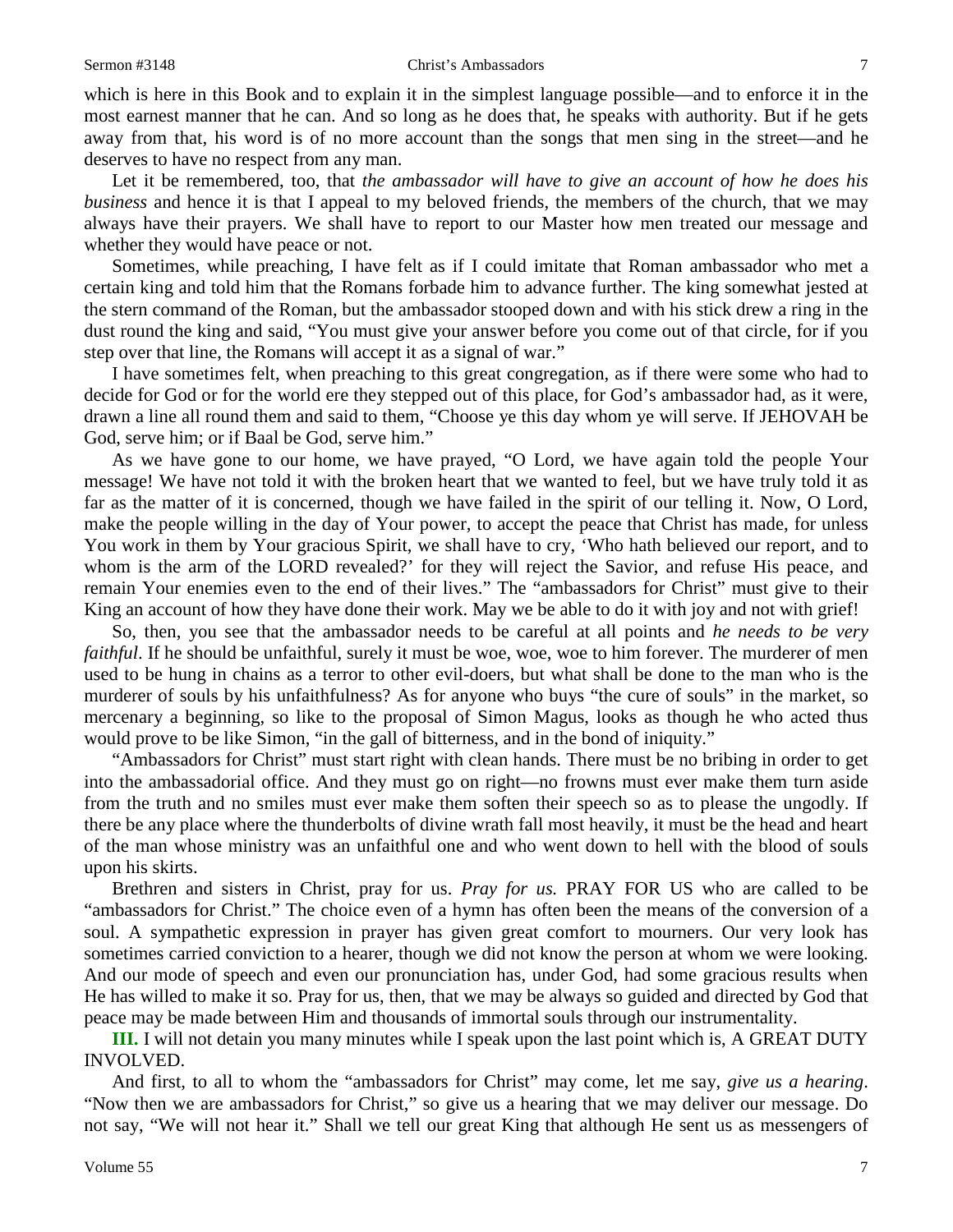peace, the reply of the rebels was, "We do not even want to hear what the King has to say?" Even if you object to us, do not object to our message.

Is there something objectionable about ourselves? We are sorry if it is so. But a sensible man, when he knows himself to be in danger, will be glad to accept help even from one whom he does not in all things admire. If you find fault with our tones, and censure our manners, and bespatter our persons, do give good heed to our message.

When Caesar swam across the river, he held up his Commentaries, so that they should not be injured by getting wet. And surely, if we had to swim through a sea of persecution, we would hold up the Gospel and pray that it might not be carried down by the flood. Strike us if you will, but hear our message. Yea, "hear, and your soul shall live." If it really is a message from God, hear it. Perhaps some of you say that you do not believe that it is God's message—but suppose it is, God grant that you may never know, by sad experience, what will follow the rejection of God's word of reconciliation!

A gentleman from London one day met a poor countryman. It was a Sabbath day, and the person from London had come down for a holiday. When he met the countryman, thinking himself to be a very wise man, he said to him, "Well, Hodge, I suppose you have been taking a walk through the fields." "No, sir," replied the man, I don't waste my time on the Lord's day in that way. I have been worshipping Him and listening to His Word."

"So you shut yourself up in a stuffy building for a couple of hours and listen to somebody talking all because you believe the Bible! Don't you know that it is a pack of nonsense? The learned men have proved that it is so and everyone who believes it is a fool." "Yes," said Hodge, "very likely we are great fools. But yet, after all, we country people do know one or two things." "What do you know?" asked the gentleman.

"Well, we know that it is a good thing to have two strings to your bow." "What do you mean, my good man?" "Well, I mean that I have got two strings to my bow. If this Book should not prove to be true, it has given me a deal of comfort and made me a deal better man than I was before I learned to value it. So that is one good thing. And if it should prove to be true, that is the second string to my bow—and what a blessed thing it will be to me that I have received it, and have enjoyed it! But look at you, sir," he said, "you have not one string to your bow. If the Bible is not true, I am as well off as you are, and I think I am happier, on the whole, than you are, whoever you may be. But if it should prove to be true, what will become of you, sir?"

That is the question that I should like to put to anyone who says that the Bible is not true. *Suppose it should be true, friend? What will become of you*? We who know it is true ask you to listen to the Word.

The next thing is, embrace the message. It does seem to me to be a most blessed message that I have to bring to everyone here. It is this,

### *"There is life for a look at the Crucified One; There is life at this moment for thee."*

Whoever trusts Jesus Christ is at once forgiven and accepted. The war is over and peace is proclaimed, the moment that the soul repents of sin, and believes in Jesus Christ. There cannot be a simpler, sweeter, and safer Gospel than that. Dr. Watts truly wrote,

> *"Let everlasting glories crown Thy head, my Savior and my Lord, Thy hands have brought salvation down, And writ the blessings in Thy Word!*

*"What if we trace the globe around, And search from Britain to Japan, There shall be no religion found*